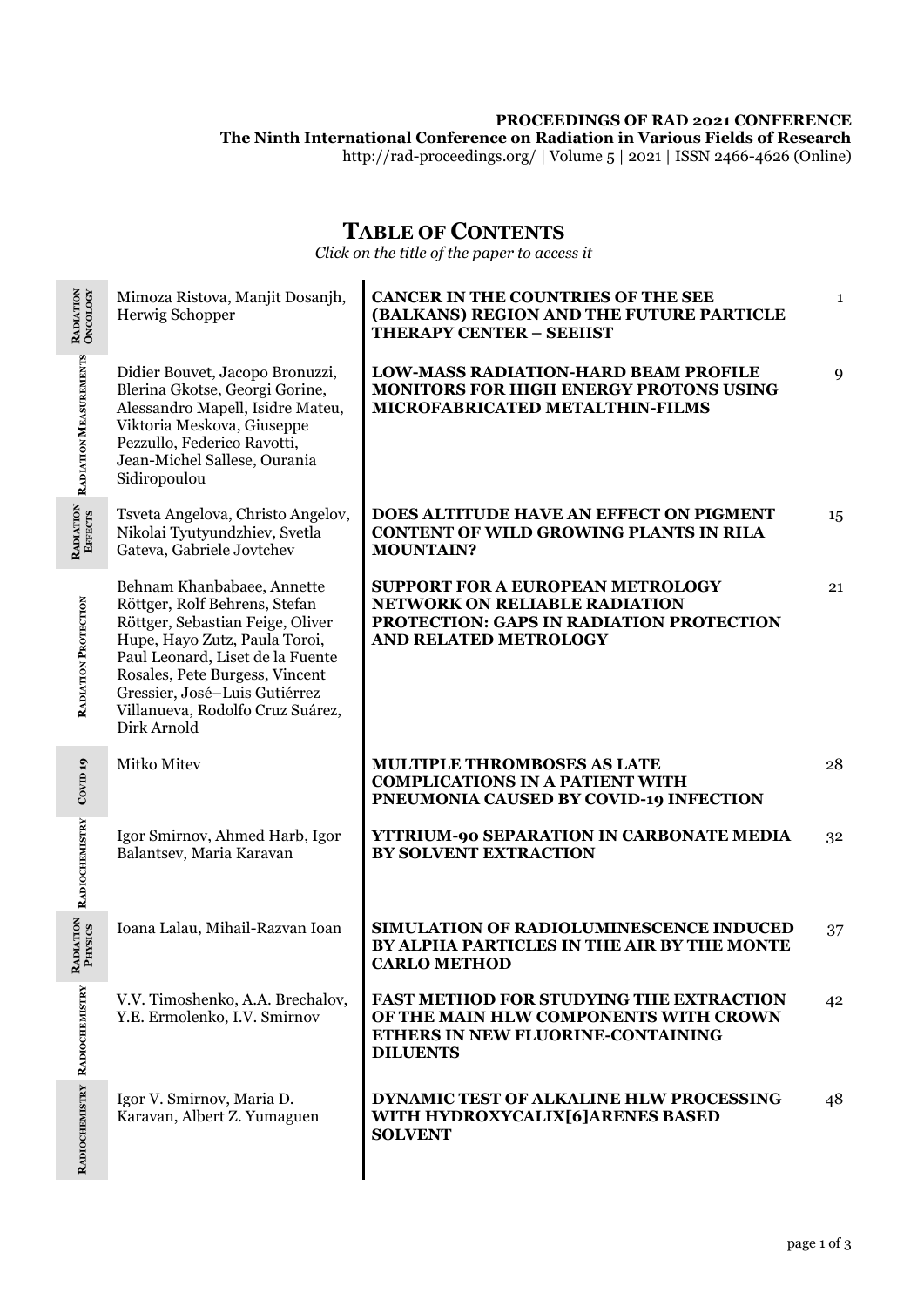| RADIOBIOLOGY              | Vesna Benković, Nikola Borojević,<br>Nada Oršolić, Gordana Brozović,<br>Anica Horvat Knežević, Mirta<br>Milić                                                                                     | <b>COMBINED EXPOSURE TO HALOTHANE AND 1 OR</b><br>2 Gy IONIZING RADIATION CAUSES A<br>SYNERGISTIC EFFECT IN DNA DAMAGE IN THE<br><b>BLOOD AND LIVER OF SWISS ALBINO MICE</b>                                            | 53  |
|---------------------------|---------------------------------------------------------------------------------------------------------------------------------------------------------------------------------------------------|-------------------------------------------------------------------------------------------------------------------------------------------------------------------------------------------------------------------------|-----|
| RADIOCHEMISTRY            | S.O. Frankiv, A.V. Boyarintsev,<br>S.I. Stepanov, E.A. Skuratova,<br>N.M. Chervyakov                                                                                                              | PURIFICATION OF URANIUM(VI) FROM<br><b>IMPURITIES OF FISSION PRODUCT SURROGATES</b><br>BY SOLVENT EXTRACTION IN THE CARBEX<br><b>PROCESS</b>                                                                            | 57  |
| MEDICAL IMAGING           | Anatoly A. Adamchik, Valerii V.<br>Tairov, Maria V. Adamchik,<br>Natalya I. Bykova, Ekaterina S.<br>Zaporozhskaya-Abramova,<br>Viktoria A. Ivashenko, Kseniya D.<br>Kirsh, Zhanna V. Solovyeva    | APPLICATION OF COMPUTED TOMOGRAPHY IN<br>THE DIAGNOSIS OF CHRONIC APICAL<br><b>PERIODONTITIS</b>                                                                                                                        | 62  |
| RADIOCHEMISTRY            | N.M. Chervyakov,<br>A.V. Boyarintsev, A.V. Andreev,<br>S.I. Stepanov                                                                                                                              | <b>OXIDATIVE DISSOLUTION OF TRIURANIUM</b><br>OCTOXIDE IN CARBONATE SOLUTIONS                                                                                                                                           | 68  |
| FOOD SAFETY AND<br>HEALTH | D. I. Petrukhina, I. M. Medzhidov,<br>V. A. Kharlamov,<br>M. G. Pomyasova, O. V. Tkhorik,<br>S. A. Gorbatov, V.I. Shishko, A.<br>Yu. Shesterikov, V. N. Tikhonov,<br>A. V. Tikhonov, I. I. Ivanov | THE EFFECT OF SEED TREATMENT WITH NON-<br><b>THERMAL PLASMA</b>                                                                                                                                                         | 75  |
| RADIOCHEMISTRY            | S.O. Frankiv, A.V. Boyarintsev,<br>S.I. Stepanov                                                                                                                                                  | PRECIPITATIVE RE-EXTRACTION OF<br>URANIUM(VI) FROM ORGANIC SOLUTIONS OF<br>METHYLTRIOCTILAMMONIUM URANYL PEROXO-<br><b>CARBONATE COMPLEXES</b>                                                                          | 78  |
| RADIATION<br>PHYSICS      | R. Vernydub, O. Kyrylenko,<br>O. Konoreva, O. Radkevych,<br>D. Stratilat, V. Tartachnyk                                                                                                           | RADIATION DEFECTS IN GaP, GaAsP, InGaN LEDs                                                                                                                                                                             | 84  |
| MEDICAL IMAGING           | Yu.A. Stepanova, D.A. Kiseleva,<br>N.O. Sultanova                                                                                                                                                 | POSSIBILITIES OF SONOELASTOGRAPHY IN THE<br><b>EVALUATION OF THE LOWER THIRD OF FACE</b><br>SOFT TISSUES CHANGES DETERMINING THE<br><b>MOST EFFECTIVE METHOD OF CORRECTION: A</b><br>PILOT STUDY USING SONOELASTOGRAPHY | 90  |
| <b>RADIOCHEMISTRY</b>     | N.M. Chervyakov,<br>A.V. Boyarintsev, S.A. Perevalov,<br>S.I. Stepanov, S.E. Vinokurov                                                                                                            | <b>OXIDATIVE DISSOLUTION OF NEPTUNIUM(IV)</b><br><b>OXIDE IN CARBONATE SOLUTIONS</b>                                                                                                                                    | 94  |
| RADIOBIOLOGY              | L. N. Komarova, A. A. Melnikova                                                                                                                                                                   | <b>INVESTIGATION OF THE COMBINED EFFECT OF</b><br><b>IONIZING RADIATION OF DIFFERENT QUALITY</b><br>AND DOXORUBICIN ON BREAST<br><b>ADENOCARCINOMA CELLS</b>                                                            | 100 |